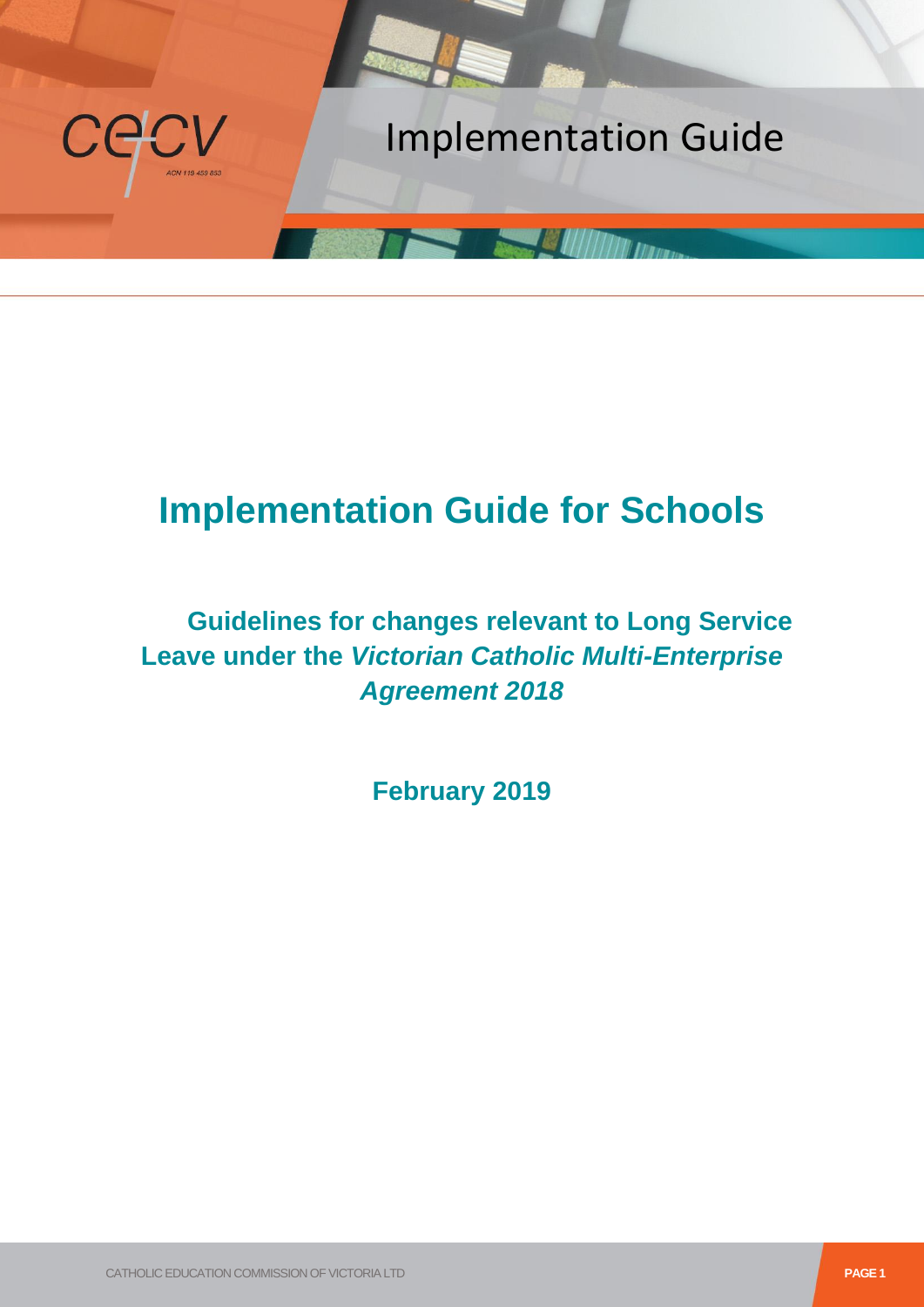## 1. Background

The purpose of this guide is to outline the changes to long service leave under the *Victorian Catholic Education Multi-Enterprise Agreement* 2018 (**VCEMEA**), as well as to provide additional guidance in relation to these changes.

The majority of the changes that have been made to long service leave provisions within the VCEMEA, have been made in light of new long service leave conditions introduced in the *Long Service Leave Act 2018* (Vic) (**LSL Act**) which came into effect on 1 November 2018. The LSL Act replaced the *Long Service Leave Act 1992* (Vic).

Long service leave within Victorian Catholic schools is currently governed by the provisions in Appendix 3 of the VCEMEA, which came into effect on 29 January 2019.

## 2. VCEMEA - Key changes

Outlined below, in summary, are the key changes to long service leave as contained in the VCEMEA:

- (a) Any period of unpaid absence from work on account of illness or injury, irrespective of duration is continuous and accruable for the purposes of calculating long service entitlements.
- (b) Any other period of unpaid absence from work (including unpaid parental leave) up to a period of one year, taken with the Employer's consent, is continuous and accruable for the purposes of calculating long service leave entitlements.
- (c) Any other period of unpaid absence in excess of one year, taken with the employer's consent, will be continuous and accruable for the purposes of calculating long service leave entitlements, if the employer and employee agreed in writing before the leave was taken that such leave longer than one year will be accruable for the purposes of calculating long service leave entitlements.
- (d) An employee can request long service leave in periods of not less than one day at a time.
- (e) Mixed part-time and full time service has been simplified by removing the full-time and part-time "buckets" by creating an overall average FTE. Employees will be paid an average FTE rate during their long service leave.

It should be noted that changes (a) to (d) came into effect by law from 1 November 2018 (prior to the commencement of the VCEMEA), due to the commencement of the LSL Act 2018. These conditions are now also binding by virtue of the VCEMEA.

### 3. Accrual of LSL

#### **Key changes**

Under the VCEMEA, there have been changes to the absences from work which will be treated as service for the purposes of long service leave accruals. These changes are as follows:

#### *Absences on unpaid leave up to one year (e.g. personal leave)*

 Any unpaid absence from work (including unpaid parental leave) up to one year taken with the employer's consent, will be accruable for the purposes of calculating long service leave entitlements.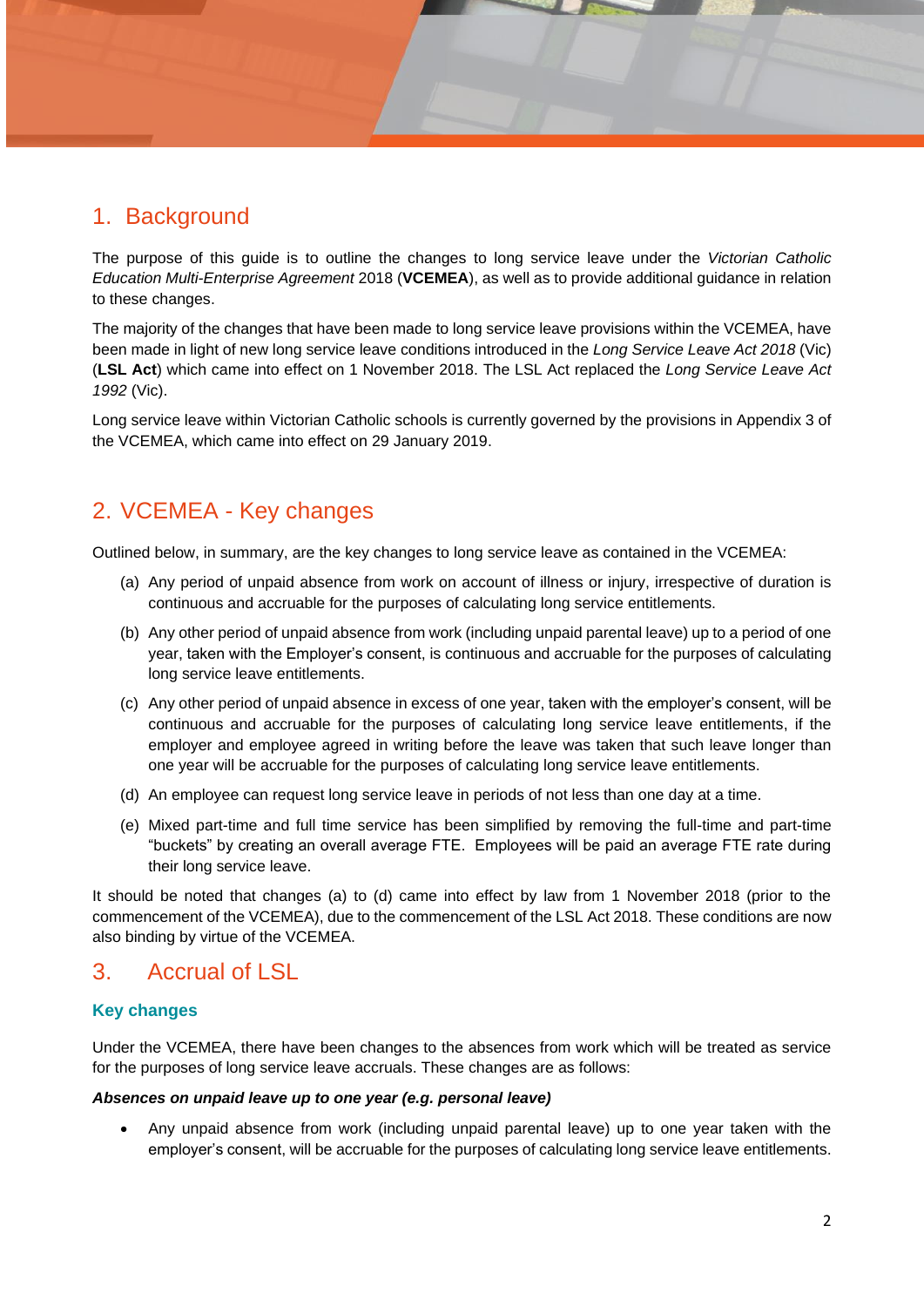For example, in the case of an employee who works for 4 years, takes three years off (156 weeks) on unpaid parental leave and then returns to work for another 4 years, the employee will have accrued long service leave for 9 years of their continuous employment. This includes one year of service being treated as accruable for long service leave purposes during the period of 156 weeks of unpaid parental leave as provided for under the VCEMEA.

#### *Unpaid absences due to illness or injury*

 Any period of unpaid absence from work on account of illness or injury, irrespective of length, will be accruable for the purposes of calculating long service leave entitlements. It will mean that an employee on long term unpaid personal leave will be accruing service for the purposes of long service leave entitlements for the entire period, irrespective of the length of the absence.

#### *Unpaid absences – agreement in writing*

 Any other period of unpaid absence from work in excess of one year and taken with the employer's consent, will be continuous and accruable for the purposes of calculating long service leave entitlements, if the employer and employee agree in writing before the leave is taken that such leave longer than one year will be accruable for long service leave purposes.

Note: System updates have occurred to ensure that changes to the way in which unpaid leave accrues long service leave will occur automatically. These changes will not require any further action at the school level, other than being aware that periods of unpaid leave will attract long service leave accruals, where previously they did not.

#### **Transitional arrangements from 1 November 2018**

As outlined above, the LSL Act 2018 commenced on 1 November 2018. This means that the changes to long service leave accruals occurring whilst a person is on different forms of unpaid leave, came into effect from that date.

In light of these changes to service accrual, transitional arrangements were included in the LSL Act to deal with situations where an employee's leave started prior to the commencement of the LSL Act on 1 November 2018, and finished after that date.

In general terms, the transitional arrangements provide that where the LSL Act commenced during an employee's absence on unpaid parental leave (or other unpaid leave), only that part of the period of unpaid absence which occurred on and from 1 November 2018, will count as service for the purposes of long service leave accruals. Any part of the period of unpaid parental leave occurring before that date will not count.

For example, if an employee commenced 12 months of unpaid parental leave on 1 July 2018, the first four months of that leave would not be counted as service, but the final eight months of leave (that is, the period after 1 November 2018) will count as service for the purposes of long service leave accruals.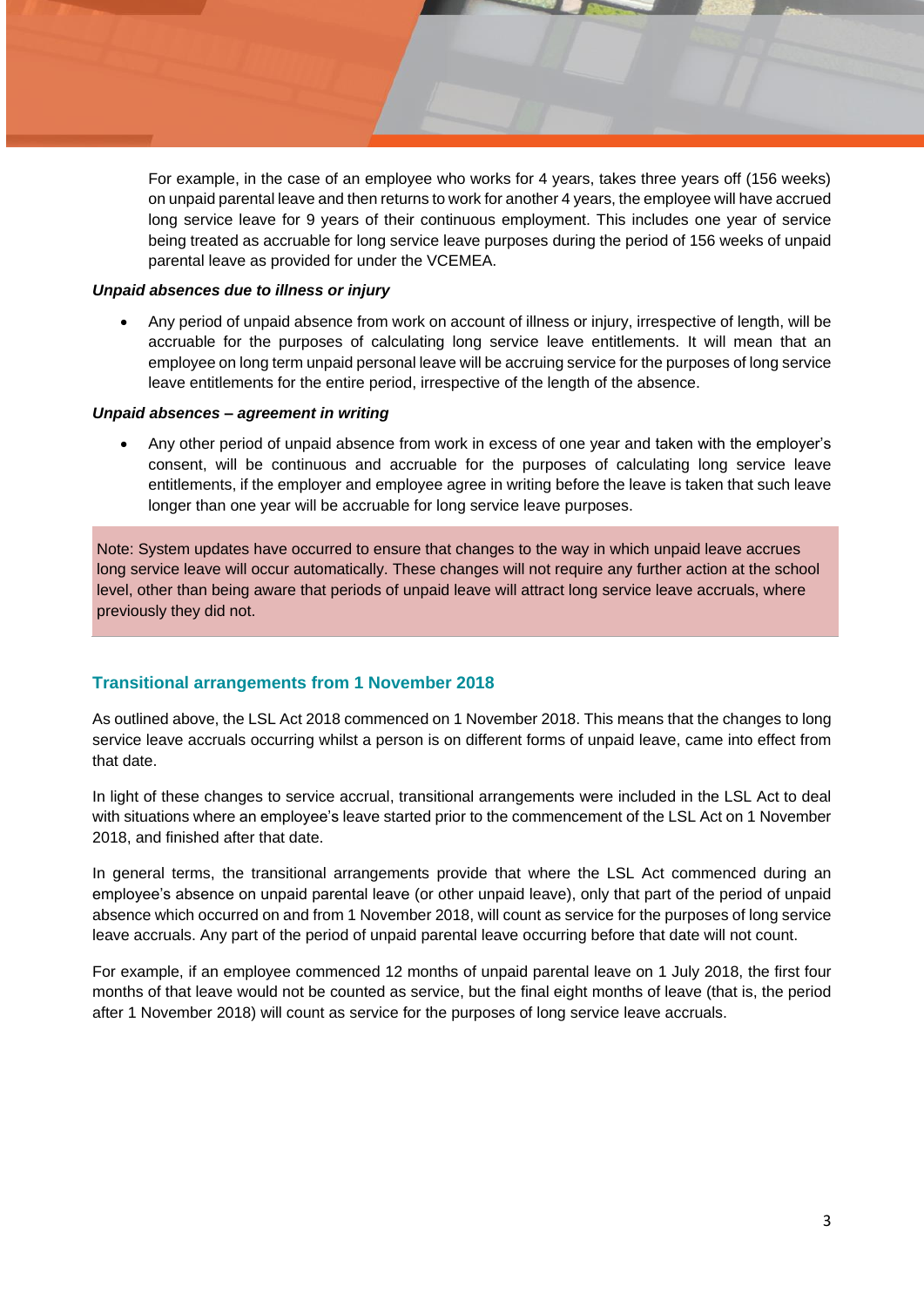## 3. Periods of leave – Minimum of one day

#### **Employee requests for long service leave**

Under the VCEMEA (and based on changes in the new LSL Act), an employee may now make a request to their employer to take long service leave for a period **of not less than one day**.

This is a significant change from previous provisions as there is no longer a limit on an employee accessing long service leave in one, two or three separate periods.

This change will enable employees to access single days of long service leave during term time, where previously they may have been required to utilise unpaid leave if they had wanted to take a day off during term (where it did not constitute another form of leave – for example, personal leave).

#### **Practical considerations / implications**

Given that employees can now request single days of long service leave, there may be an increase in long service leave requests.

As a result of this change, outlined below are some practical matters that schools should consider going forward.

#### *Review or introduce LSL Policy*

It is important that a school has a policy in place outlining its processes in relation to long service leave requests.

Whilst a policy will **not** enable a school to restrict an employee's right to make requests for long service leave, including for periods of one day, it can outline the school's protocols for considering requests, including preferred timeframes for applications. In specifying in a policy a preferred timeframe by which requests for long service leave are made, schools will need to be flexible in their approach, as there may be particular circumstances which will result in an Employee requesting a period of long service leave outside of the preferred timeframe. These applications will still need to be considered and should not be declined purely on the basis that the application was made outside of the preferred timeframe.

In developing a policy, schools should consider including reference to the following:

- The purpose of LSL;
- Requested timeframes for requests for LSL; and
- Factors that will be taken into account in considering requests for long service leave (see further below).

Many schools will currently have in place a long service leave policy, which will already deal with the above matters.

Schools that currently have a long service leave policy in place can continue to manage long service leave at their school through their policy and procedures. However, they should review their policy and consider whether any amendments are needed to take into account an employee's ability to request periods of long service leave one day at a time.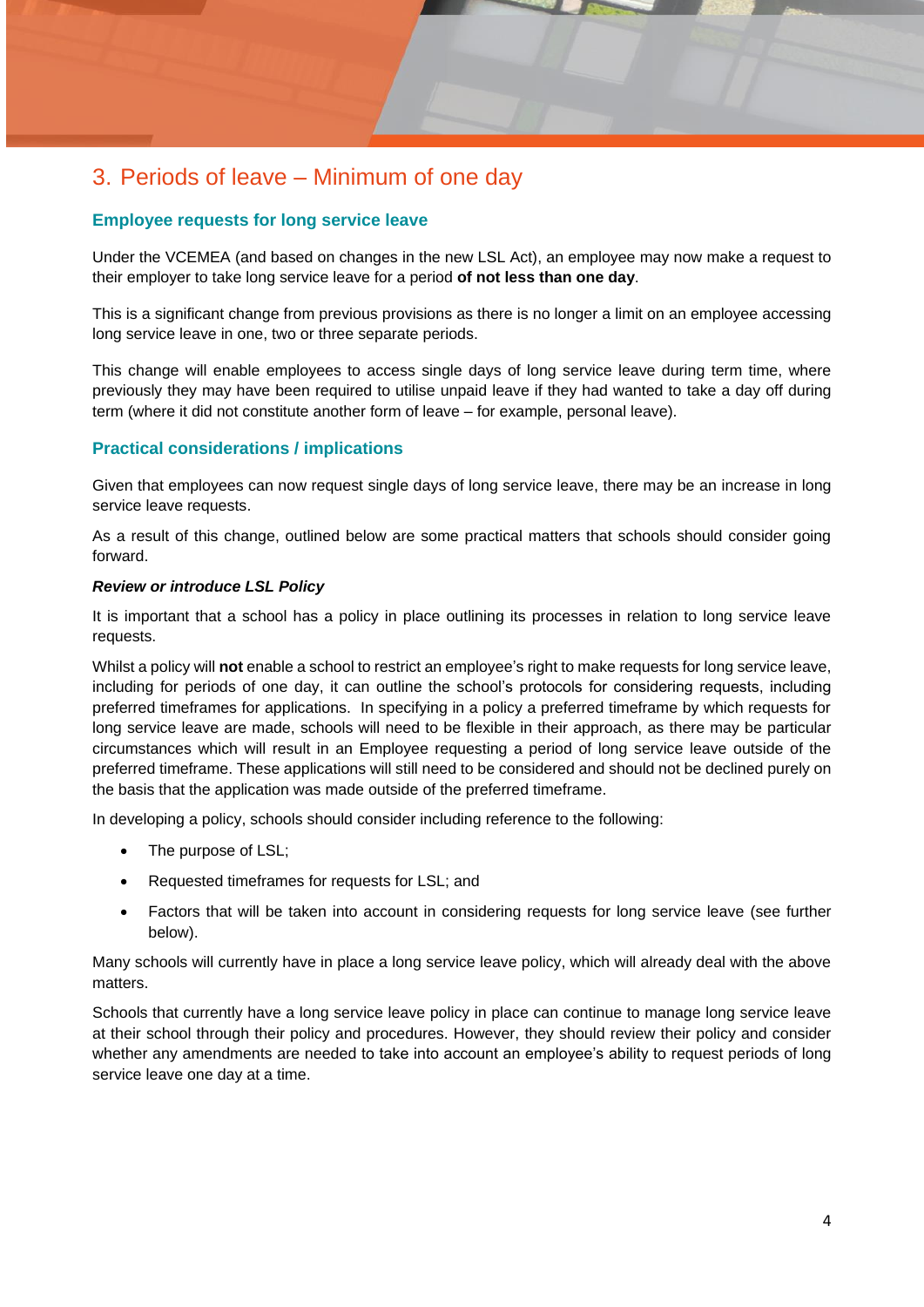Note: Many schools will have a practice of seeking staffing intentions for the following year in Term 3 of each school year, which will include asking staff to advise of any intentions to take long service leave in the following year.

This is good practice and can be important for a school to provide the school with the best opportunity to prepare and plan for periods of leave and to assist schools managing requests of leave for one day at a time whilst best ensuring student needs are met.

#### *Consideration of requests*

In general terms, each request for long service leave should be separately considered and assessed. A school will need to consider requests individually having regards to balancing the needs of the school and staff.

When considering requests having regard to the needs of the school, some considerations may include:

- The timing of the leave in relation to the school's organisational priorities.
- In relation to classroom based employees, the time of the year and subjects taught (e.g. VCE teachers may have more restrictions on accessing long service leave during a year in which they are teaching VCE classes).
- The notice provided for the request. For example, in a primary school it may be difficult for an Employer to accept a request for long service leave from an administration support employee around the time of census, without reasonable prior notice of the request.
- Whether there is capacity to change the working arrangements of other employees to accommodate the employee taking long service leave at the requested time.
- Whether it is practical to recruit new employees to accommodate the employee taking long service leave at the requested time.

This is not an exhaustive list of considerations to be taken into account as there may be other operational factors that are taken into account when considering a request.

Where an Employer is unable to approve a request for long service leave, the Employer should inform the Employee of the reasons for the refusal. Importantly, an Employer should also discuss with the Employee any mutually acceptable alternatives to the original request.

#### *Balancing multiple requests*

When balancing multiple requests for long service leave over the same or similar timeframes (including requests for long service leave of one day on the same day), schools will need to apply a consistent approach. In many cases, this could include:

- prioritising in order of request; and
- taking into account previous periods of long service leave. For example, if an employee has taken a significant period of long service leave in the previous year, they may be less likely to have their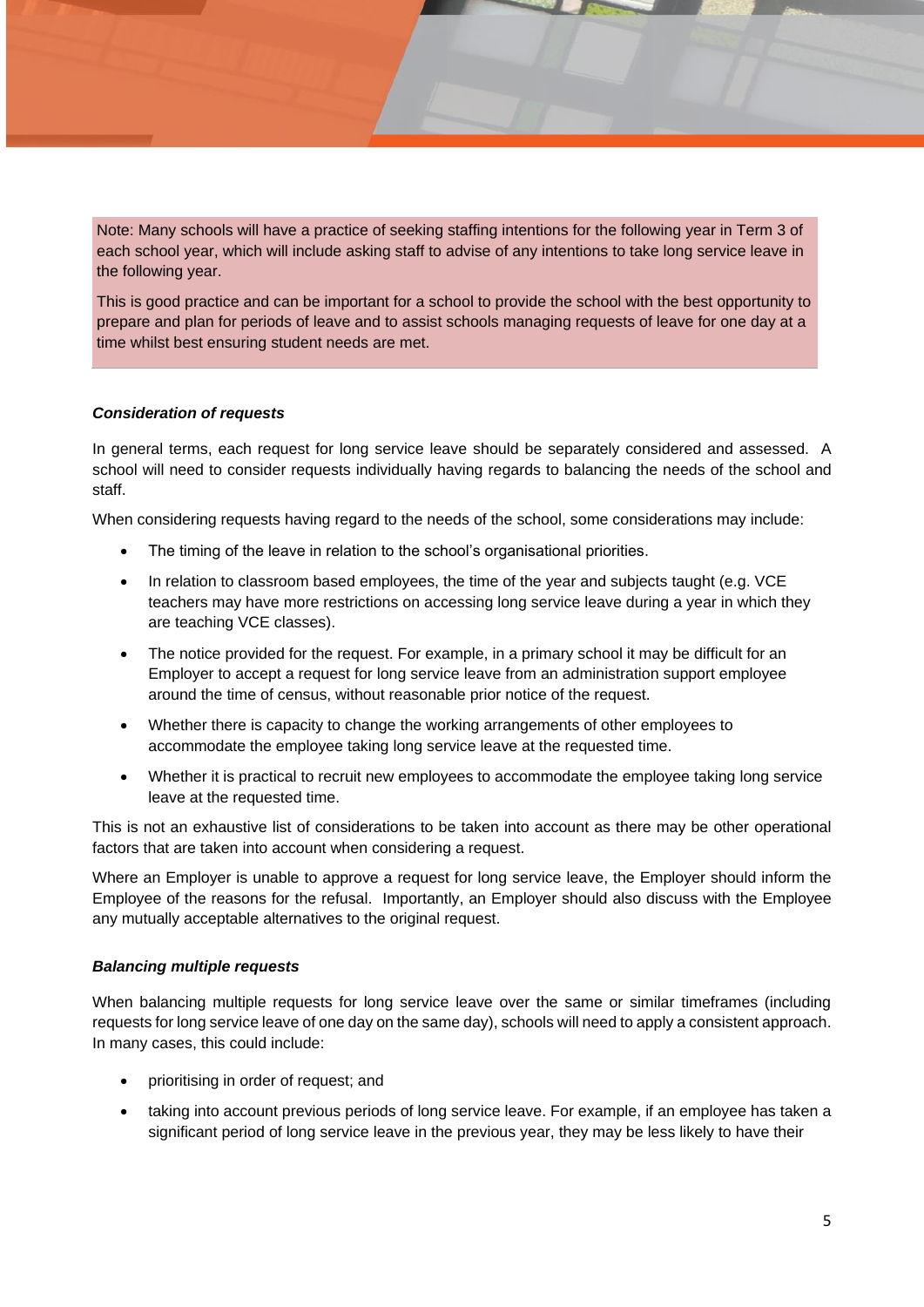request accommodated in the following year, where there are other employees who have also made a request at the same time and who have not accessed long service leave in recent years.

Considering requests in order of submission and taking into account previous leave, may also assist schools in managing a number of requests from employees for the same day (for example, before a public holiday or after a public holiday).

#### *Requests for single days of LSL on a regular basis*

Under the new LSL Act, it is possible for an employee to request one day of long service leave per week for an extended period of time. A school will need to consider these requests on an individual basis and take into account the school's operational needs in considering the request.

In many instances, considering this type of request will be similar to considering a request for part-time work.

As such, similar factors should be taken into account, such as the reasonableness of replacing the staff member for the day or days they will be on leave (for example, challenges replacing a teacher's classes one day a week), for the period of time in which the employee is seeking the leave arrangements.

There will be times when an Employer will be able to accept a request for a period of long service leave at one day a week for an extended period, however there may also be situations when an Employer will not be able to.

Again, where a request is made for this type of arrangement, and a decision is made that the school will not be able to accommodate that request, the Employer will need to inform the Employee the reasons for that decision and consider whether alternative arrangements can be accommodated. For example, can the arrangement be accommodated by taking another day off, or at another time of the year?

#### *Transition to retirement*

Under the new LSL Act, it is possible for an employee to request one day of long service leave per week for an extended period, as part of a transition to retirement.

In this instance, the arrangement should be entered into in conjunction with the transition to retirement provisions of the VCEMEA, and agreement reached as to the end date of an employee's employment in accordance with Clause 41 of the VCEMEA.

Further advice about transition to retirement and resources can be obtained by contacting the Employee Relations Team.

### 4. Calculation of leave entitlements

The way in which the ordinary rate of pay is determined when an employee has a mix of full-time and parttime service has been amended under the VCEMEA. If an employee has both part-time and full-time service, the ordinary rate of pay is now calculated as a weighted average FTE applying consistently over the period of long service leave. This will create an overall FTE instead of the current practice of two separate buckets of full-time and part-time long service leave. This change is intended to simplify the administrative framework that is currently burdensome and complex for both employees and employers.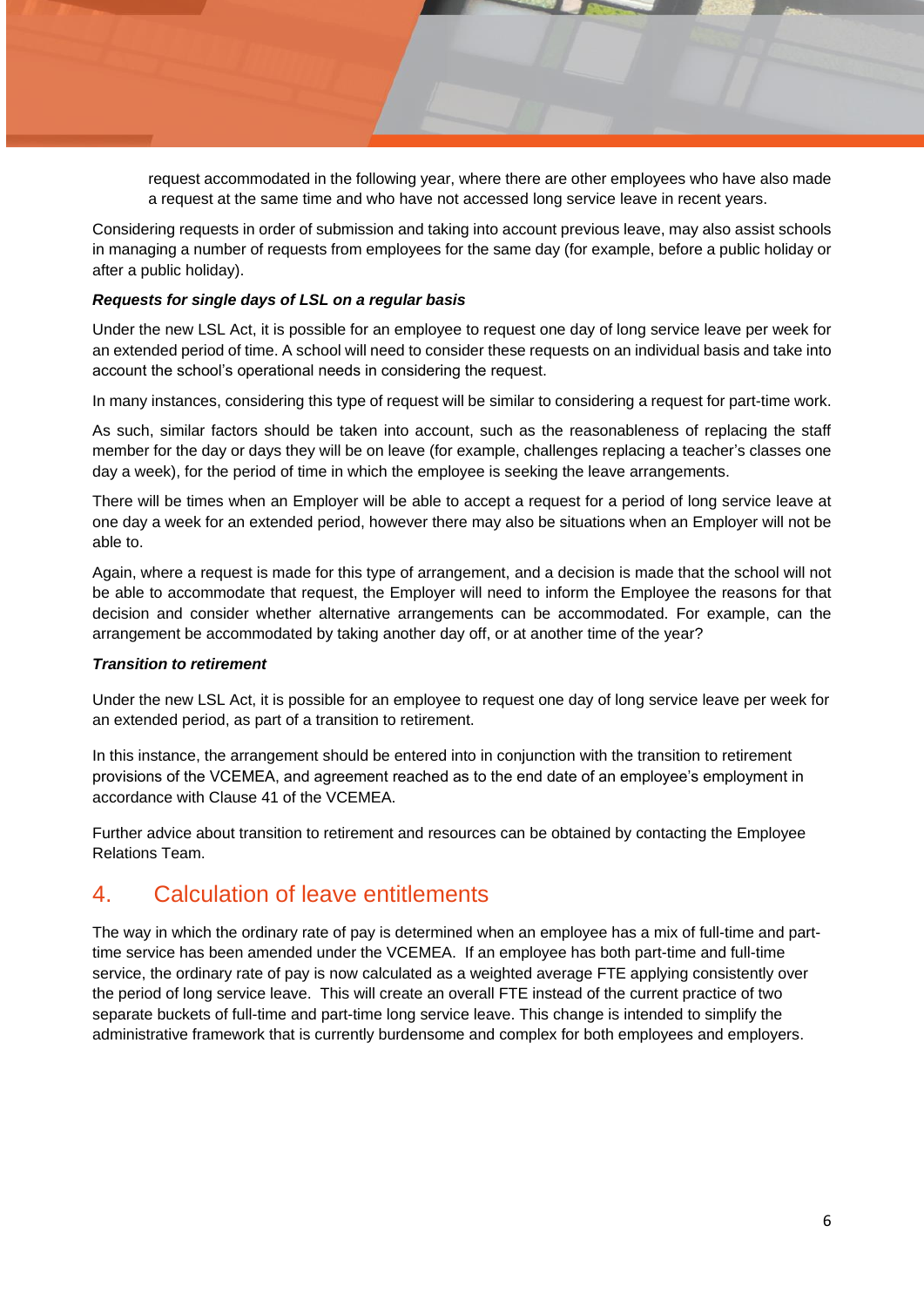# 5. Frequently Asked Questions

| How and when can an employee<br>access long service leave?<br>Can an employee request one day<br>of LSL a week for an extended                                                                 | An employee can make a request to take long service leave at<br>any time after 7 years of continuous employment in Catholic<br>education and may make a request to take a period of long<br>service leave for any period of not less than 1 day at a time.<br>Yes, an employee can request long service leave on the basis of<br>one day per week, over an extended period.                                                                                                                                                                                                                     |
|------------------------------------------------------------------------------------------------------------------------------------------------------------------------------------------------|-------------------------------------------------------------------------------------------------------------------------------------------------------------------------------------------------------------------------------------------------------------------------------------------------------------------------------------------------------------------------------------------------------------------------------------------------------------------------------------------------------------------------------------------------------------------------------------------------|
| period?                                                                                                                                                                                        | A school will need to consider each request individually and<br>make a decision having regards to the needs of the school, and<br>the reasonableness of replacing the staff member for the day or<br>days they will be on leave (for example, challenges replacing a<br>teacher's classes one day a week).<br>Please refer to section 3 of this guide in relation to the factors<br>that a school may take into account when considering a long<br>service leave request, including when an employee seeks to<br>access one day of long service leave a week for an extended<br>period of time. |
| Can an employee seek to                                                                                                                                                                        | Yes, an employee may request to take a period of long service                                                                                                                                                                                                                                                                                                                                                                                                                                                                                                                                   |
| transition to retirement by taking a<br>period of long service leave,<br>including taking one day of long<br>service leave a week for an<br>extended period, instead of<br>reducing their FTE? | leave one day at a time to enable a transition to retirement.<br>Again, the school will need to consider the request and make a<br>decision having regards to the needs of the school.<br>In relation to the maintenance of FTE, schools should be aware<br>that where a teacher requests one day off a week of long service<br>leave over an extended period, a school may not be able to<br>guarantee a 0.8 FTE for the other four days, depending on<br>timetabling and scheduled classes available over a 4 day period.                                                                     |
|                                                                                                                                                                                                | Therefore it may not be possible to avoid adjusting the<br>employee's FTE.                                                                                                                                                                                                                                                                                                                                                                                                                                                                                                                      |
|                                                                                                                                                                                                | In this instance, the arrangement should be entered into in<br>conjunction with the transition to retirement provisions of the<br>VCEMEA, and agreement reached as to the end date of an<br>employee's employment in accordance with Clause 41 of the<br>VCEMEA.                                                                                                                                                                                                                                                                                                                                |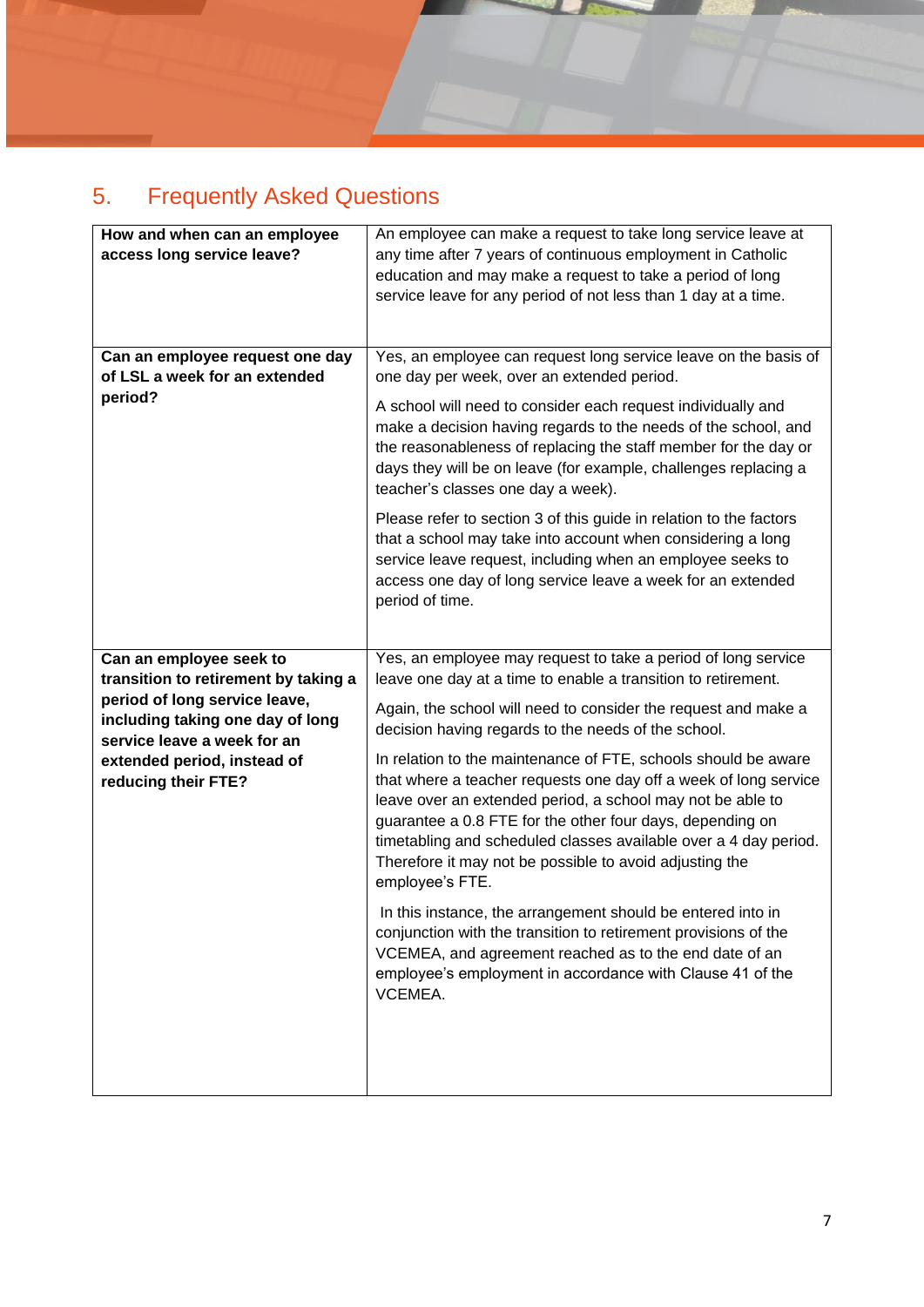| long service leave at half pay.<br>Under clause 8.3 of Appendix 3, long service leave must be<br>taken in periods of not less than one day<br>Further, clause 8.9 of Appendix 3 states that an employee may<br>request their employer to grant an amount of long service leave:<br>Twice as long as the amount to which the employee<br>would otherwise be entitled; |
|----------------------------------------------------------------------------------------------------------------------------------------------------------------------------------------------------------------------------------------------------------------------------------------------------------------------------------------------------------------------|
|                                                                                                                                                                                                                                                                                                                                                                      |
|                                                                                                                                                                                                                                                                                                                                                                      |
|                                                                                                                                                                                                                                                                                                                                                                      |
|                                                                                                                                                                                                                                                                                                                                                                      |
| At a rate of pay equal to half the employee's ordinary                                                                                                                                                                                                                                                                                                               |
| Because an employee cannot access long service leave for less<br>than a day, and half pay leave means that a person is taking an<br>amount of leave, that is twice as long than they would otherwise<br>be entitled, an employee cannot access long service leave for                                                                                                |
| No, with the changes to the Long Service Leave Act 2018 (Vic)                                                                                                                                                                                                                                                                                                        |
| and the VCEMEA, an employee is entitled to request long                                                                                                                                                                                                                                                                                                              |
| service leave one day at a time and a school will not be able to                                                                                                                                                                                                                                                                                                     |
| continue to rely upon a policy requiring employees to take long                                                                                                                                                                                                                                                                                                      |
| service leave in larger blocks of time.                                                                                                                                                                                                                                                                                                                              |
|                                                                                                                                                                                                                                                                                                                                                                      |
| It is recommended that schools update current policies to ensure<br>that they reflect the changes in the new VCEMEA.                                                                                                                                                                                                                                                 |
| Whilst a school can continue to advocate for long service leave<br>to be taken in longer periods to enable rest periods for<br>recuperation, it will not be able to restrict employees from<br>requesting long service leave one day at a time nor will they be<br>able to reject requests from employees for leave one day at a                                     |
|                                                                                                                                                                                                                                                                                                                                                                      |